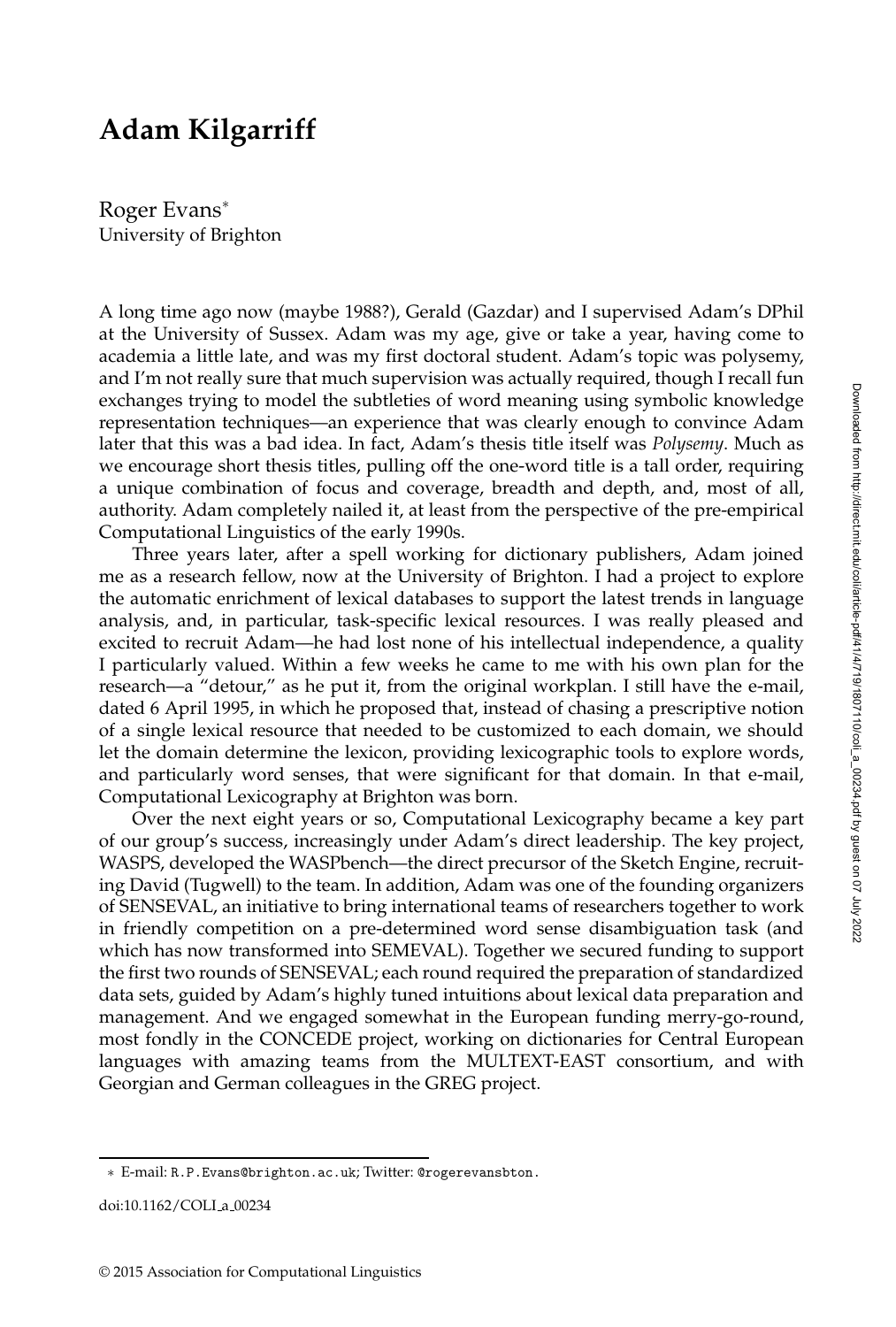But Adam was not entirely comfortable in academia, or at least not in a version of academia that didn't share his drive for the practical as well as the theoretical. He didn't have tenure, nor any clear route to achieve tenure, which meant that he could not apply for and hold grants in his own right (although he freely admitted he was happy not to have the associated administrative responsibilities); he set up a high quality masters program in Computational Lexicography, which ran for a couple of years, but the funding model didn't really work, and it quickly evolved into the highly successful, but independent, Lexicom workshop series, still running today; and he couldn't engage university support for developing the WASPbench as a commercial product. So in 2003, he spread his wings, left the university, and set up Lexical Computing Ltd.

For many people, Lexical Computing and the Sketch Engine are what Adam is best known for. He spent eleven years tirelessly developing the company, the software, the methodology, the resources, the discipline. It was an environment in which he seemed completely at ease, sometimes the shameless promoter of his wares, sometimes the astute academic authority, often the source of practical solutions to real problems, and the instigator of new initiatives, and always the generous facilitator, educator, and friend. For me personally, though, this was a time when our friendship was more prominent than our professional relationship. We would meet for the odd drink, usually in the Constant Service pub (Adam's favorite), and chat about life, family, sometimes work, and occasional schemes for new collaborations, though the company didn't leave him very much time for that. It was one of those relaxed, undemanding friendships that just picks up whenever and wherever we find the time to meet, but remains strong nevertheless.

Adam's illness was as unexpected to him as to anyone. Over the summer of 2014, he was making plans for new directions and projects. And then, there was a brief hiatus in communication before we heard the news in early November. And yet, even then, he seemed reconciled—not resigned, but resolved, calm, dignified. I was upset, angry, helpless—useless really, and feeling very selfish in my distress. I saw Adam three times after he became ill and they are all good, strong memories, and that is more to his credit than mine.

The first was in his kitchen, with early spring sunshine, drinking strong coffee he had made very meticulously, watching the winter birds scavenging in the garden, just chatting about nothing in particular, and gossiping about work for a couple of hours. The second was a surprise trip to the pub—the surprise being that Adam was strong enough to get there (and back) on his own, and drink a couple of pints, too. We went to the Constant Service, as always, and it was one of our occasional "NLP group" outings, so a good crowd was there. The third was back in his kitchen, this time for work a few weeks later. Ironically, the university system that struggled to engage with Adam's practical drive is now fully signed up to demonstrating the "impact" of its research. Adam's work on Computational Lexicography at Brighton and afterwards through Lexical Computing, featured as an "Impact Case Study" in recent national evaluations, has subsequently been selected for a wider national initiative showcasing UK Computer Science research, currently in development<sup>1</sup>. Adam was happy to cooperate with this, in part to alleviate boredom, and we arranged a Skype call with a technical author for the initiative from his kitchen. Adam was in excellent form describing his work, his passion, and still full of ideas for gentle academic engagement if his "retirement" would allow it.

Downloaded from http://direct.mit.edu/coli/article-pdf/41/4/719/1807110/coli\_a\_00234.pdf by guest on 07 July 2022 Downloaded from http://direct.mit.edu/coli/article-pdf/41/4/719/1807110/coli\_a\_00234.pdf by guest on 07 July 2022

<sup>1</sup> http://cs-academic-impact.uk.